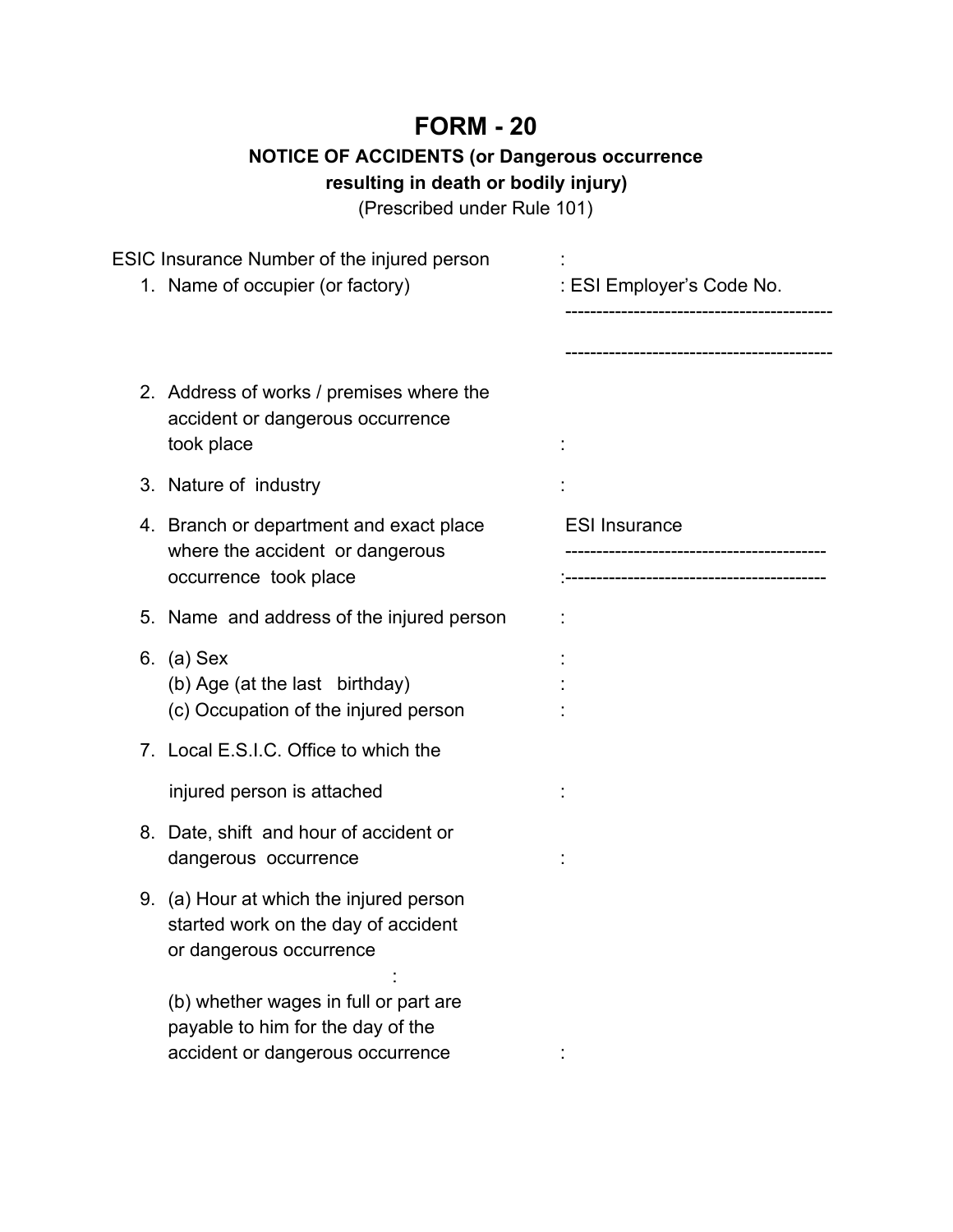| 10. Cause or nature of accident or                   |  |  |
|------------------------------------------------------|--|--|
| dangerous occurrence                                 |  |  |
| (a) If caused by machinery                           |  |  |
| (i) Give the name of machine and                     |  |  |
| the part causing the accident                        |  |  |
| or dangerous occurrence                              |  |  |
| (ii) state whether it was moved                      |  |  |
| by mechanical power at the time of                   |  |  |
| accident or dangerous occurrence                     |  |  |
|                                                      |  |  |
| (b) State exactly what the injured person            |  |  |
| was doing at the time of accident                    |  |  |
| or dangerous occurrence                              |  |  |
| (c) In your opinion, was the injured                 |  |  |
| person at the time of accident or                    |  |  |
| dangerous occurrence                                 |  |  |
|                                                      |  |  |
| (i) acting in contravention of provisions            |  |  |
| of any law applicable to him; or                     |  |  |
| (ii) acting in contravention of any orders           |  |  |
| given by or on behalf of his                         |  |  |
| employer, or                                         |  |  |
|                                                      |  |  |
| (iii) acting without instructions                    |  |  |
| from his employer?                                   |  |  |
| (e) In case reply to $(c)$ $(i)$ , $(ii)$ or $(iii)$ |  |  |
| is in the affirmative, state whether                 |  |  |
| the act was done for the purpose                     |  |  |
| of and in connection with the                        |  |  |
| employer's trade or business                         |  |  |
|                                                      |  |  |
| 11. In case the accident or dangerous                |  |  |
| occurrence took place while                          |  |  |
| travelling in the employer's                         |  |  |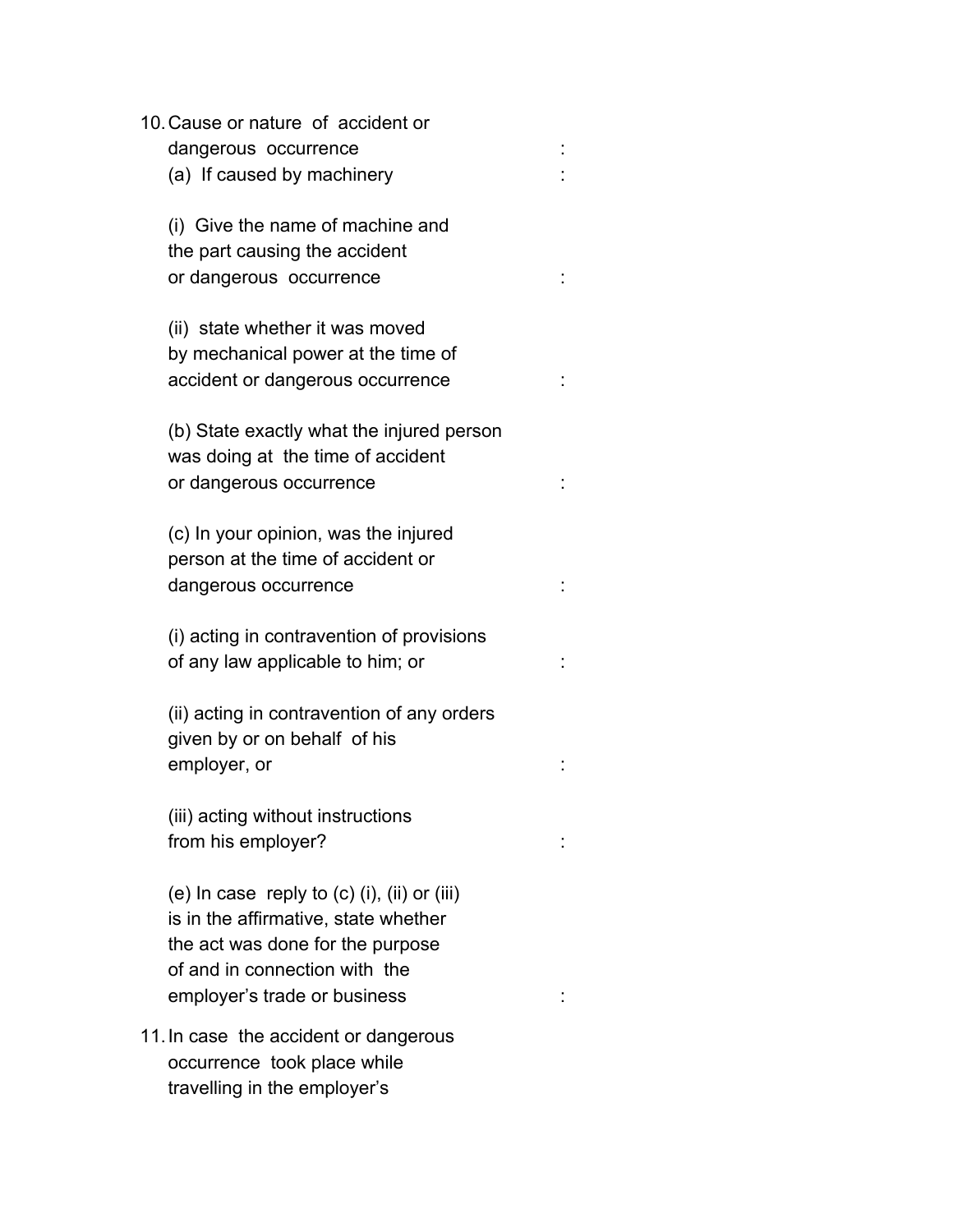transport, state whether -

(i) the injured person was travelling as a passenger to or from his place of works :

(ii) the injured person was travelling with the express or implied permission of his employer is the set of the set of the set of the set of the set of the set of the set of the s

(iii) the transport is being operated by or on behalf of the employer or some other person by whom it is provided in pursuance of arrangements made with the employer; and :

(iv) the vehicle is being/not being operated in the ordinary course of public transport service :

- 12.In case the accident or dangerous occurrence took place while meeting emergency, state :
	- (a) its nature ; and : :

(b) whether the injured person at the time of accident or dangerous occurrence was employed for the occurrence was trade or business in or about the premises at which the accident or dangerous occurrence took place.  $\qquad \qquad \vdots$ 

- 13.Describe briefly how the accident or dangerous occurrence took place : : : :
- 14.Names and addresses of Witnesses (1) :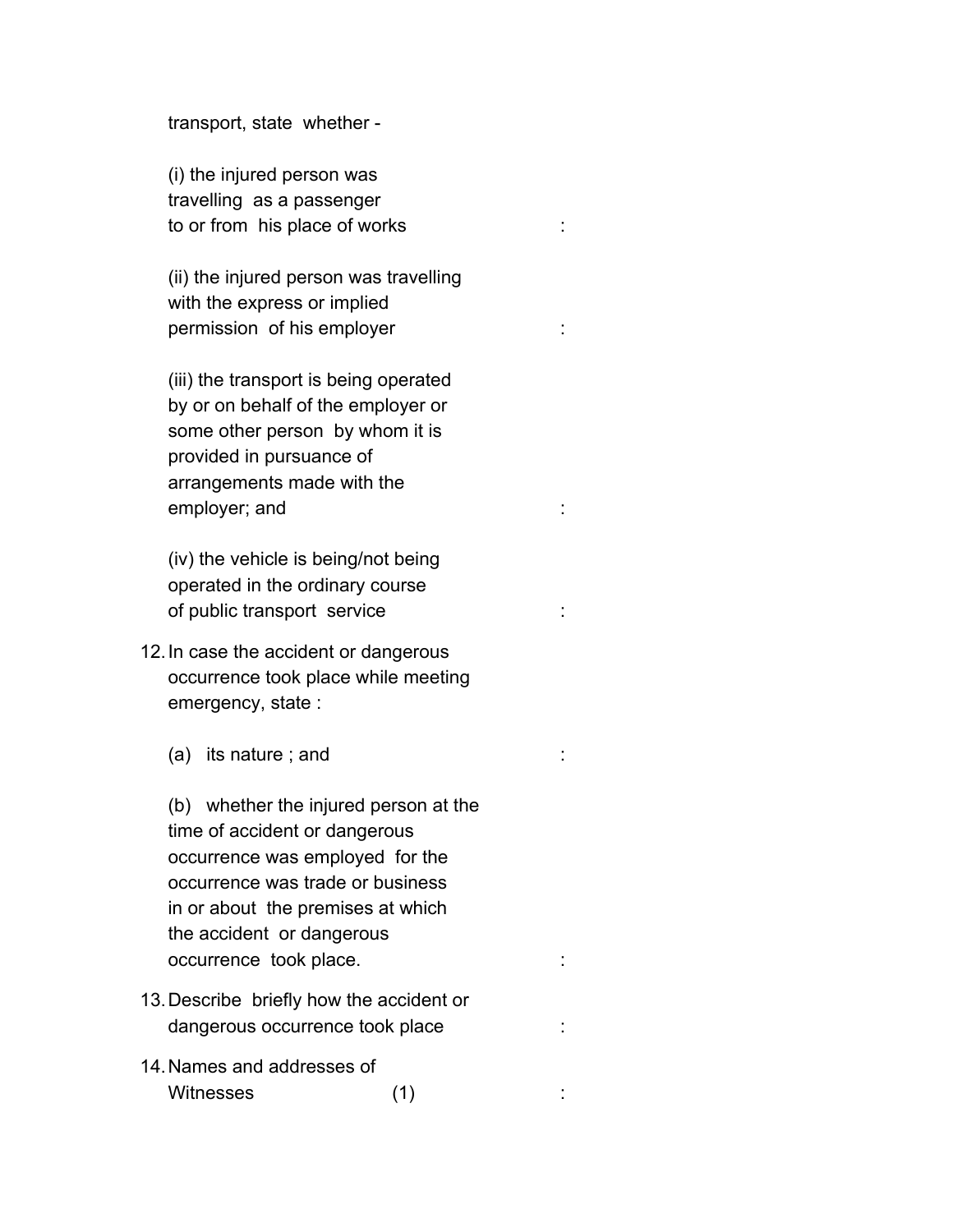| 15. (a) Nature and extent of injury                                                                                                          |  |
|----------------------------------------------------------------------------------------------------------------------------------------------|--|
| (e.g. fatal, loss of finger,<br>fracture of leg, scald, scratch<br>followed by sepsis, etc.)                                                 |  |
| (b) Location of injury (e.g. right leg,<br>left hand, left eye, etc.)                                                                        |  |
| 16. (a) If the accident or dangerous<br>occurrence was not fatal, state<br>whether the injured person was<br>disabled for more than 48 hours |  |
| (b) date and hour of return of work                                                                                                          |  |
| 17. (a) Physician, dispensary or hospital<br>from whom or which the injured<br>person received or is receiving<br>treatment                  |  |
| (b) Name of dispensary/panel doctor<br>elected by the injured person                                                                         |  |
| 18. (a) Has the injured person died?                                                                                                         |  |
| (b) If so, date of death                                                                                                                     |  |

I certify that to the best of my knowledge and belief the above particulars are correct in every respect.

Signature of manager/employer : Name, designation and address of manager :